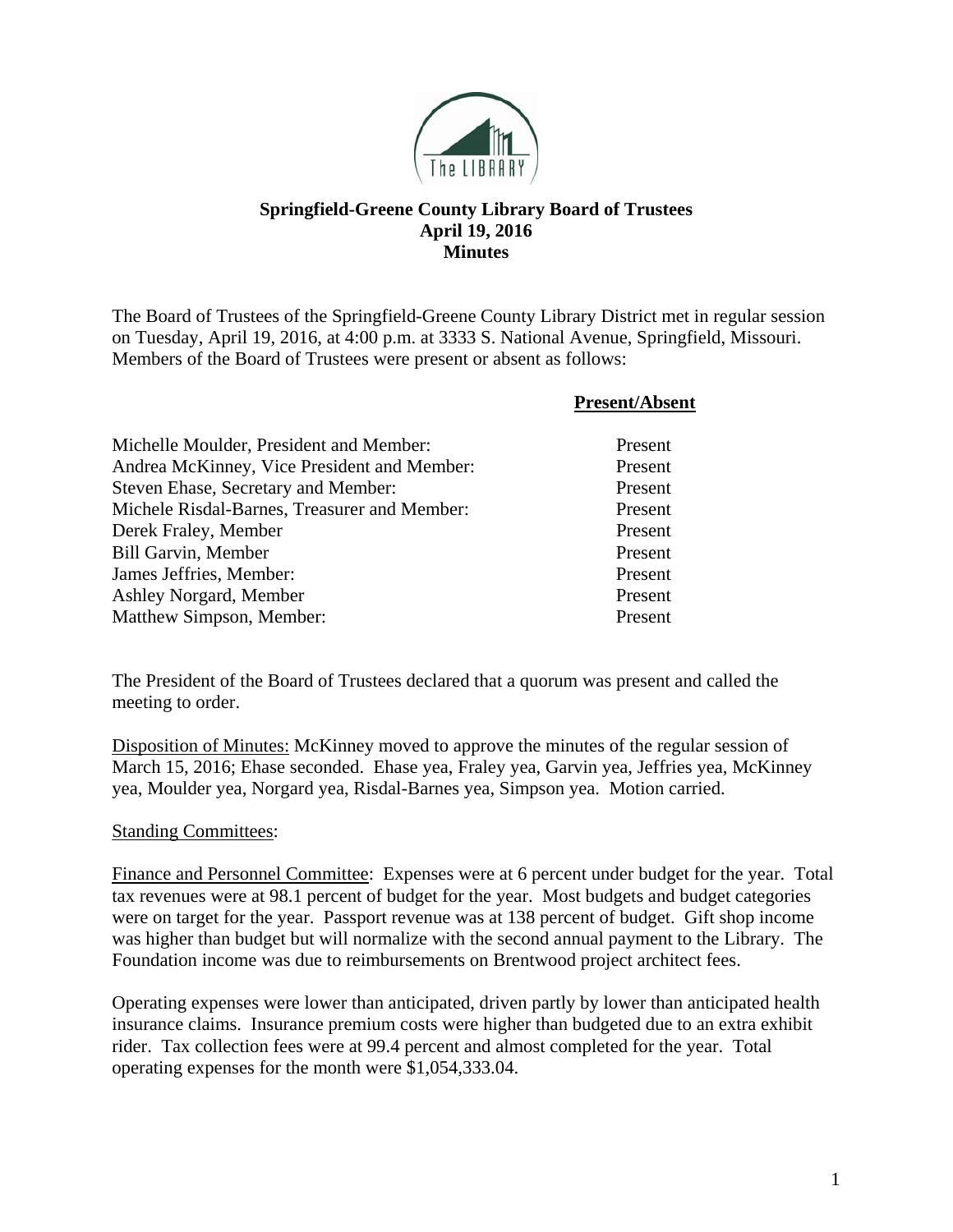Cooper presented the proposed budget revisions for fiscal year 2015-2016. Revisions to revenue included unanticipated grant revenue, Foundation grants and Friends grants. Passport revenue will also be marked up to \$125,000. In expenses, the discretionary markups included reallocating the funds for the Dewey Lite shelving, since that project was postponed. Also, the tools budget was marked up due to the theft from the Buildings and Grounds van. There were some mark-downs including a scissor lift purchase, since it was determined that leasing would be more economical than buying. In addition, the project to lower the height at the Library Station drive-up window was postponed. IT budgets were revised because of E-rate expenses. The Willard branch capital furniture budget was marked down since furniture from the old Brentwood Branch was in good condition and was repurposed at Willard. Simpson moved to approve the revised 2015-2016 budget as presented; McKinney seconded. Ehase yea, Fraley yea, Garvin yea, Jeffries yea, McKinney yea, Moulder yea, Norgard yea, Risdal-Barnes yea, Simpson yea. Motion carried.

Buildings and Grounds Committee: Garvin presented the report for the Buildings and Grounds Committee.

- The Strafford Branch ribbon cutting ceremony was held on April 2 and was well attended. Greene County Presiding Commissioner Bob Cirtin attended. Replacement of study room doors with doors having glass panels still remained to be completed, but otherwise the renovation was substantially complete, and was done at a cost of about \$2,000.
- The Brentwood Branch closed Saturday, April 16 and the temporary location opened Tuesday, April 19. The official opening date for the Brentwood temporary location was set for May 3, 2016 at 10:30 a.m. to 6:30 p.m. on Tuesday through Saturday. Furniture not used in the renovated branch will go on sale Friday April 22 for staff, and Saturday April 23 to the public. An open house will be held on Saturday April 22 from 1:00 p.m. to 3:00 p.m. and the Hardhats and Highballs fund raiser will be from 6:00 p.m. to 8:00 p.m. Demolition begins the first week of May.
- The loading dock for the Friends of the Library storage building near the Midtown Carnegie Branch was damaged by a truck backing in, and was repaired by the Buildings and Grounds department. A pole with flag was installed to prevent similar events in the future.
- The Library Center was treated for an infestation of brown recluse spiders. There were also birds roosting under the front canopy in spite of preventative design elements built into the canopy.
- The men's restroom renovation was awarded to Kenmar Construction and Connelly Plumbing.
- The Buildings and Grounds department refinished a number of damaged doors.
- The rusted back steps at the Library Station were refurbished by the Buildings and Grounds department and new tread installed.
- HVAC spring maintenance was being done district-wide.
- The cost estimate for replacement of the steps at Midtown was about \$155,000.

Report of the Director:

• Local History and Genealogy Department Manager Brian Grubbs has been named a 2016 Mover & Shaker by *Library Journal*. Brian was named to this year's class for his role in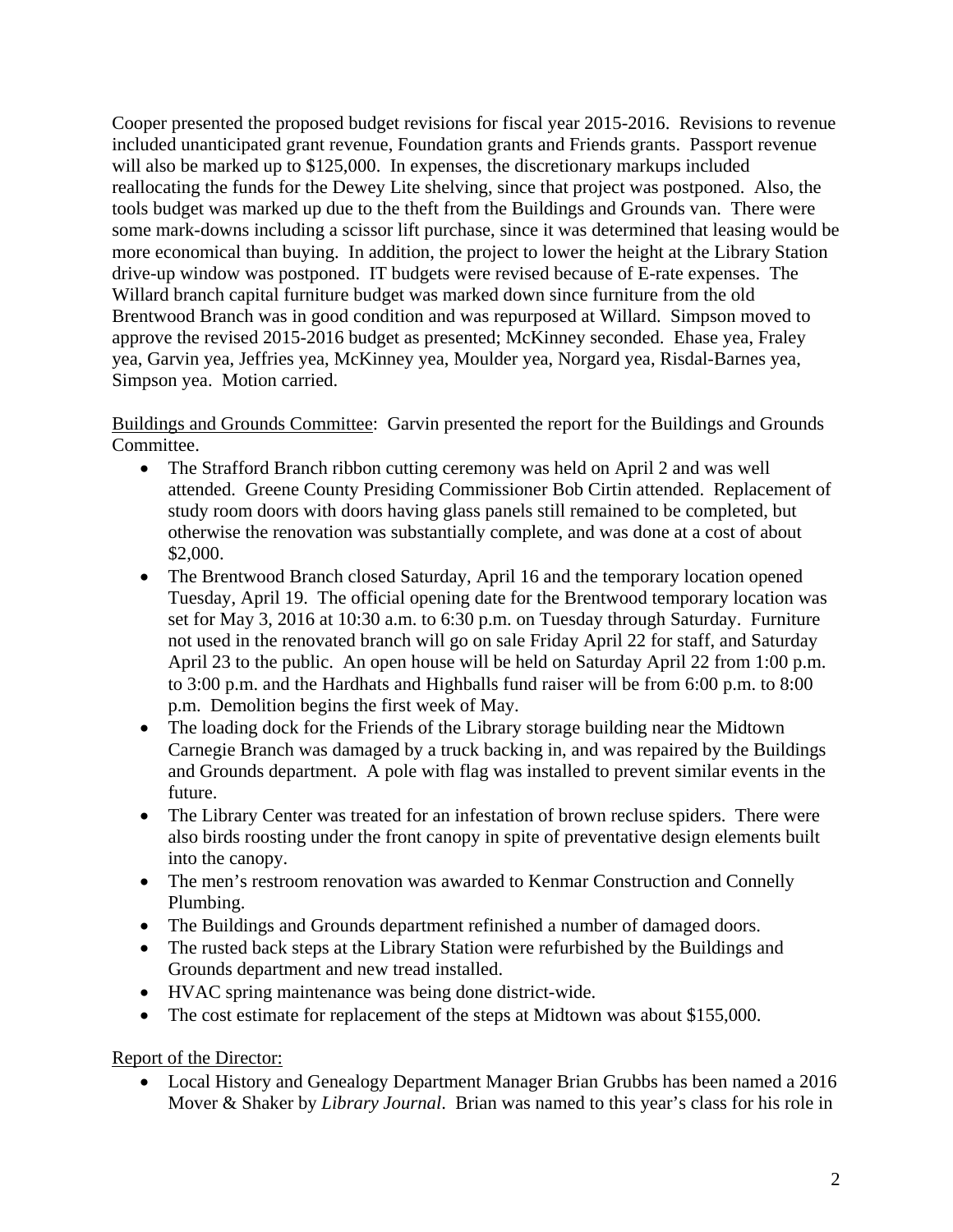developing digitized collections at the Library. He is the second staff member to receive this honor.

- The Public Library Association held its biennial conference in Denver, Colorado, the first week in April. Four staff members attended the conference and brought back information to share with other staff members.
- Forty staff will be participating in a city-wide challenge from the Health Living Alliance called "Move Your Shoes." Staff members will count their steps every day, and at the end of the first week, the Library was in seventh place. Human Resources Manager Lori Strawhun challenged staff to continue their efforts in order to stay healthy. The challenge runs through May 6.
- The Wolfner Talking Book and Braille Library is adapting the Library's Racing to Read program for use by blind patrons. The Wolfner Library serves 11,000 patrons throughout Missouri, including patrons of our district.
- The bill that provides the state funding for libraries is currently in conference. At this time, State aid has been raised to almost 50 cents per capita and the REAL monies have been increased by \$750,000, an improvement over the governor's budget recommendation. Associate Director Jim Schmidt will attend the final Springfield Metro Partnership Legislative Breakfast of the session in Jefferson City on April 20.
- Temporary service for the Brentwood Branch will open at 10:30 a.m. on May 3 in the Brentwood Center at 2720 S. Glenstone Ave. Patrons can pick up holds there beginning April 19. The temporary location will be open Tuesday through Saturday from 10:30 a.m. to 6:30 p.m. Estimated construction time for the new branch building is six to nine months.
- A television screen has been mounted on the wall in the Local History and Genealogy Department at the Library Center. It will feature slides that focus on services and programming in that department. This new installation joins other screens throughout the district that alert visitors to activities going on in the Library.
- The Smithsonian Institution traveling exhibition, "Exploring Human Origins: What Does It Mean To Be Human?" opens on May 9 in the Library Center concourse. The Library District is one of 19 public libraries across the country to host the traveling exhibition. Featuring panels, interactive kiosks, hands-on displays and videos, the exhibit explores milestones in the journey to becoming human. The exhibit runs through June 2 and is accompanied by a variety of related programs including community discussions and talks by Smithsonian Institution scientists.
- The Programs-Services-Technology Committee will not meet in May, and instead, the board will be invited to a preview visit on Exploring Human Origins.
- The Friends of the Library book sale will begin April 26 for preview sale day.

Foundation Update: Richardson reported that the Brentwood capital campaign is getting close to completion, with \$65,500 remaining in the campaign goal. The Foundation board has committed to raising \$2,500 each. Some recent donations include the Harry Cooper Foundation (\$50,000) five divisions of the O'Reilly Family (\$50,000), Bea Payne Stewart (\$5,000), Jack Stack (\$10,000), and the Stenger family (\$25,000). The campaign can still be promoted by providing donor wall information: donations of \$1,000 and over will be recognized on the donor wall. The Foundation will do a couple of mailings in the next week to two weeks. One will be an effort to upgrade prior donations to the \$1,000 level, and a second will target larger donations. Some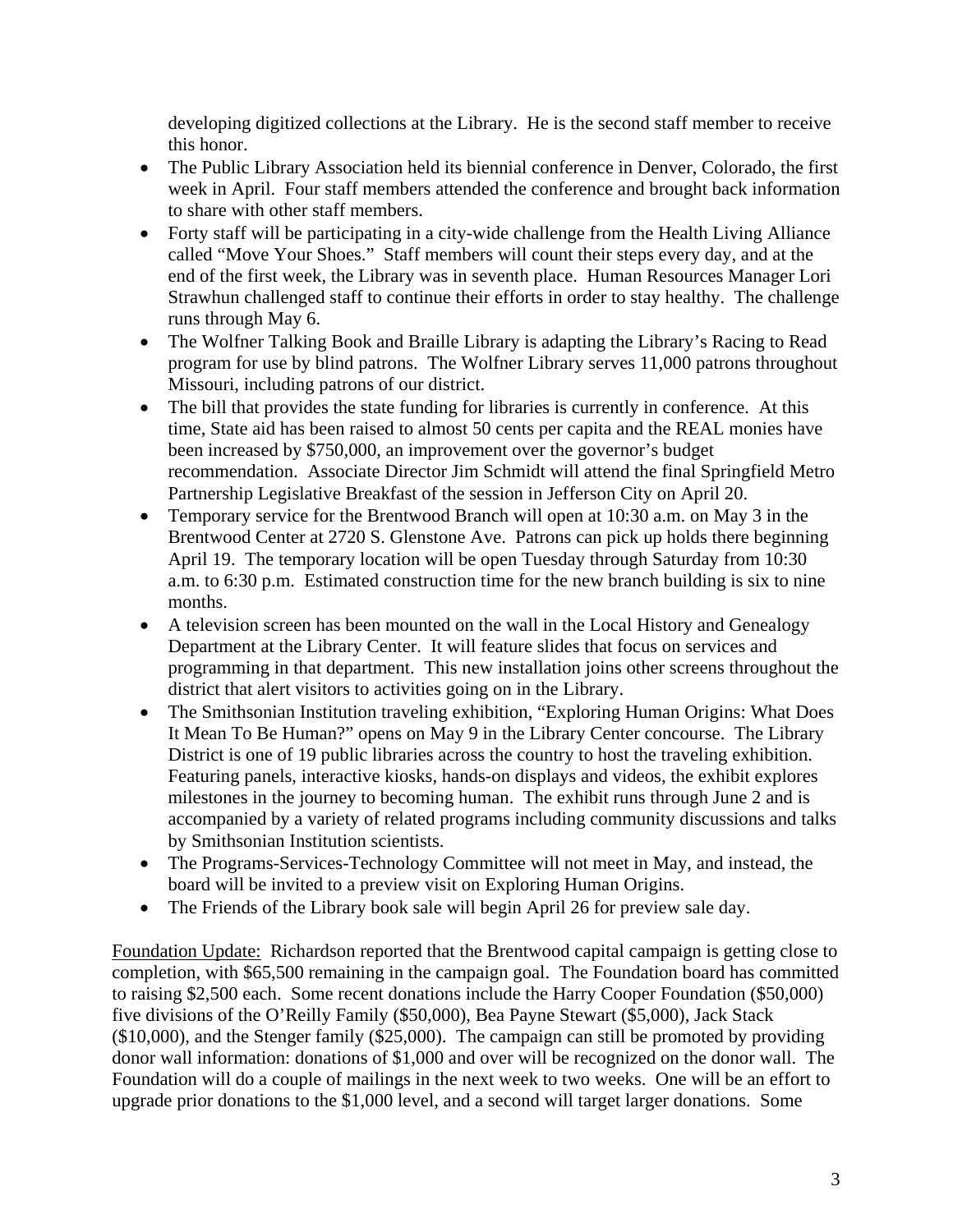grant requests are pending. Saturday, April 23 will be Hardhats and Highballs, and tickets will be available until Wednesday, April 20. The major donor to the ReNew Brentwood capital campaign, Jewell Schweitzer, has suggested the branch be named the Schweitzer Brentwood Branch Library. Ehase moved to approve the naming of the renovated Brentwood Branch to the Schweitzer Brentwood Branch Library; Norgard seconded. Ehase yea, Fraley yea, Garvin yea, Jeffries yea, McKinney yea, Moulder yea, Norgard yea, Risdal-Barnes yea, Simpson yea. Motion carried.

Adjournment: McKinney moved to adjourn the regular session; Garvin seconded. Ehase yea, Fraley yea, Garvin yea, Jeffries yea, McKinney yea, Moulder yea, Norgard yea, Risdal-Barnes yea, Simpson yea. Motion carried.

The regular session was adjourned at a 4:50 p.m.

\_\_\_\_\_\_\_\_\_\_\_\_\_\_\_\_\_\_\_\_\_\_\_\_\_\_\_\_\_\_\_\_\_\_\_\_\_\_

\_\_\_\_\_\_\_\_\_\_\_\_\_\_\_\_\_\_\_\_\_\_\_\_\_\_\_\_\_\_\_\_\_\_\_\_\_\_

Board of Trustees

Director of Business Operations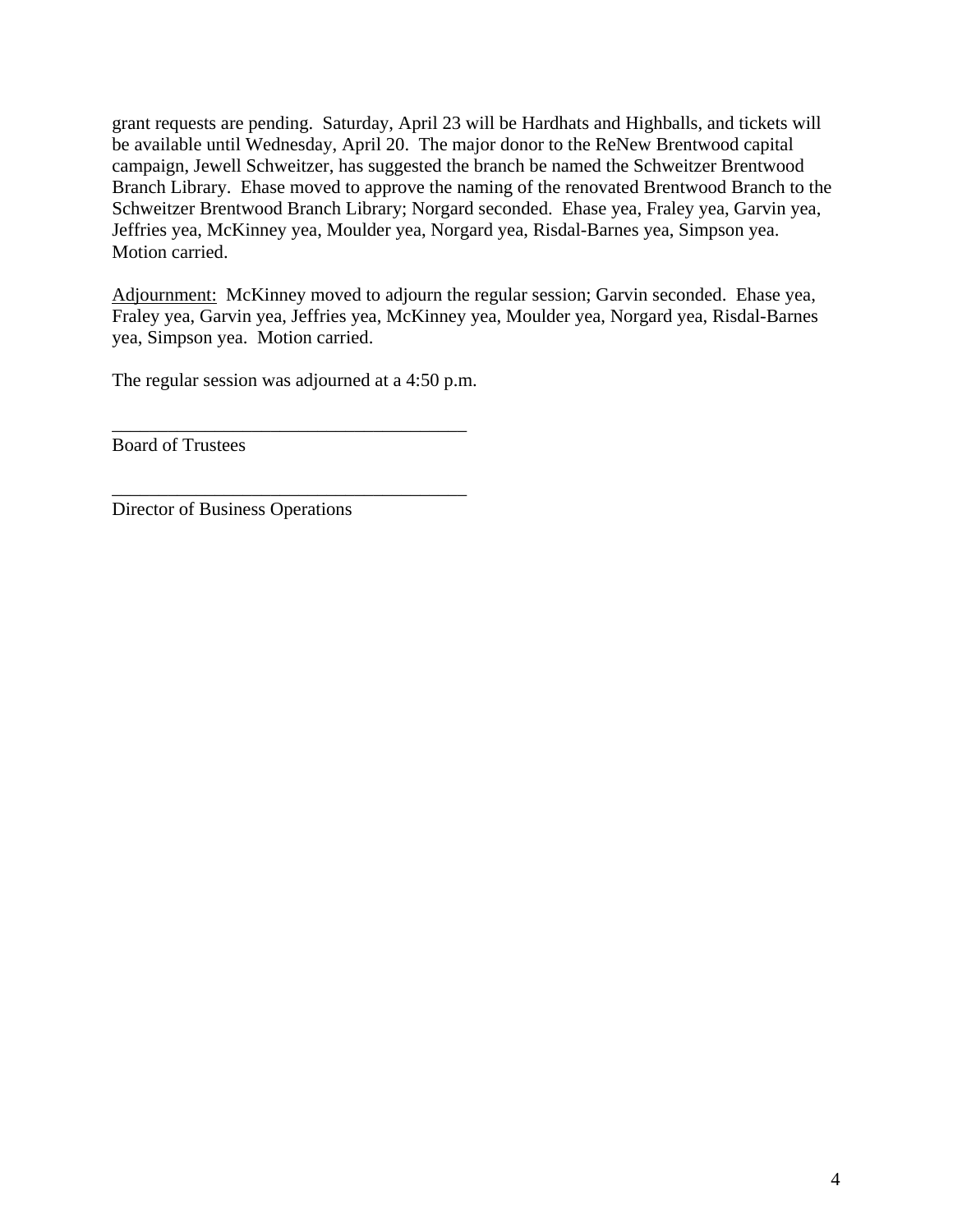

## **Springfield-Greene County Library Board of Trustees April 19, 2016 Minutes Board Retreat**

The Board of Trustees of the Springfield-Greene County Library District met in open session for the annual board retreat on Tuesday, April 19, 2016, at 12:00 p.m. at 3333 S. National Avenue, Springfield, Missouri. Members of the Board of Trustees were present or absent as follows:

|                                              | <b>Present/Absent</b>  |
|----------------------------------------------|------------------------|
| Michelle Moulder, President and Member:      | Absent                 |
| Andrea McKinney, Vice President and Member:  | Present                |
| Steven Ehase, Secretary and Member:          | Present                |
| Michele Risdal-Barnes, Treasurer and Member: | Present                |
| Derek Fraley, Member                         | Present                |
| <b>Bill Garvin, Member</b>                   | Present                |
| James Jeffries, Member:                      | Absent – arrived later |
| Ashley Norgard, Member                       | Present                |
| Matthew Simpson, Member:                     | Absent                 |

In the absence of the President, The Vice President of the Board of Trustees declared that a quorum was present and called the meeting to order.

Review of Strategic Plan: Cooper reviewed the strategic plan and the status of the objectives that are in process at this time. These included collecting data to evaluate and adjust weekend operating hours, developing wireless printing capabilities for patrons, enhancing self-service opportunities, looking at analytics to enhance marketing, creating a people-friendly glossary of library language, replacing HVAC systems, and combining a new meeting room coordinator / adult programming coordinator position mid-year.

Brentwood Status Report: Jason Hainline from Dake Wells Architects and David Ross from Morelock-Ross Builders presented samples of materials and a preliminary timeline for the Brentwood renovation project. Ross estimated 6  $\frac{1}{2}$  to 7 months for a target completion date. Subcontractors will be selected by the next board meeting.

[Jeffries entered the meeting.]

District-Wide Statistics: Planning and Development Librarian Gay Wilson presented statistical information with graphs and charts that illustrated one-year and five-year trends in circulation,